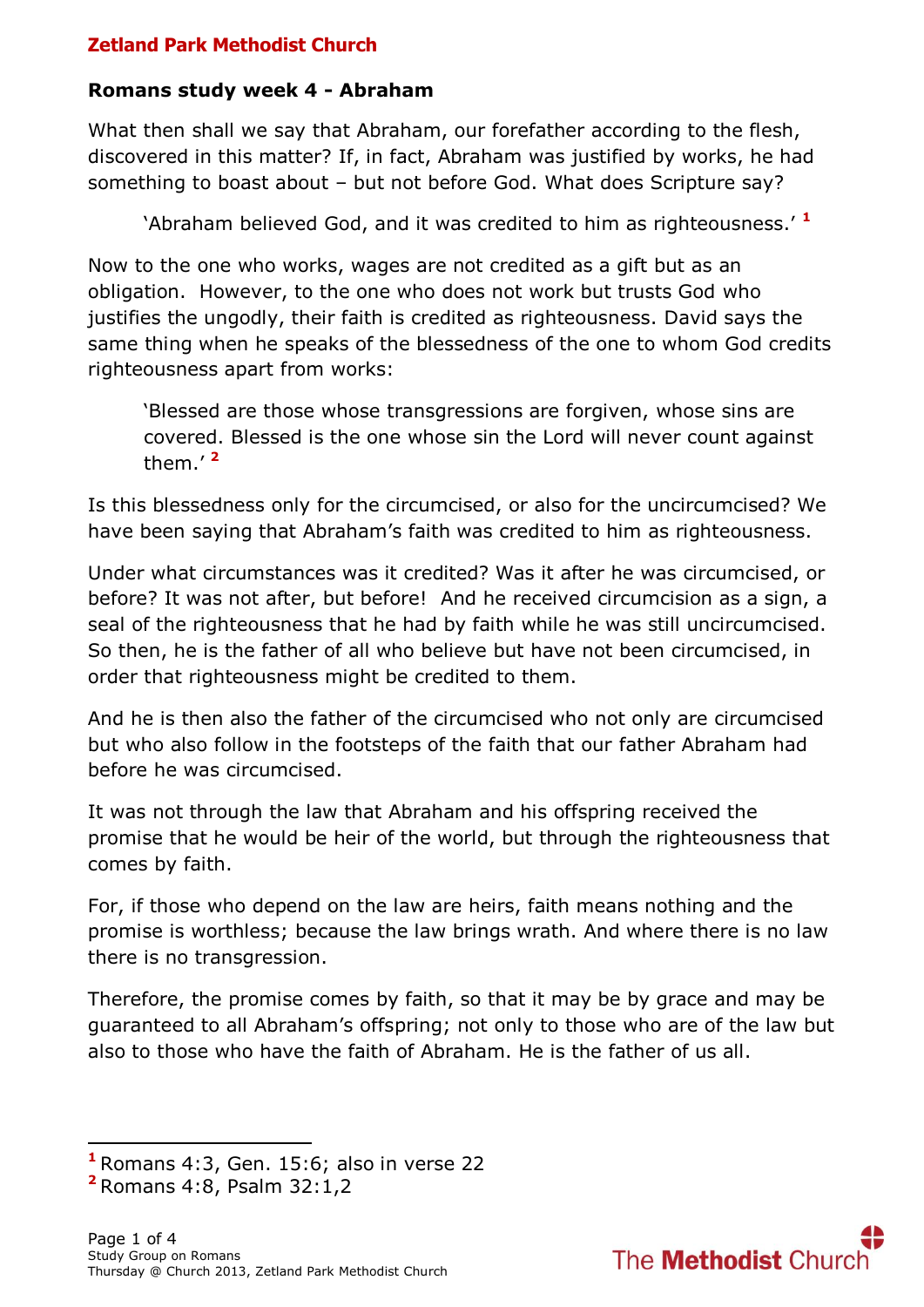### **Romans study week 4 - Abraham**

As it is written

'I have made you a father of many nations.' **<sup>3</sup>** .

He is our father in the sight of God, in whom he believed – the God who gives life to the dead and calls into being things that were not.

Against all hope, Abraham in hope believed and so became the father of many nations, just as it had been said to him,

'So shall your offspring be.' **<sup>4</sup>**

Without weakening in his faith, he faced the fact that his body was as good as dead – since he was about a hundred years old – and that Sarah's womb was also dead. Yet he did not waver through unbelief regarding the promise of God, but was strengthened in his faith and gave glory to God, being fully persuaded that God had power to do what he had promised. This is why 'it was credited to him as righteousness.' The words 'it was credited to him' were written not for him alone, but also for us, to whom God will credit righteousness – for us who believe in him who raised Jesus our Lord from the dead. He was delivered over to death for our sins and was raised to life for our justification.

**.** 



**<sup>3</sup>** Romans 4:17, Gen. 17:5

**<sup>4</sup>** Romans 4:18, Gen. 15:5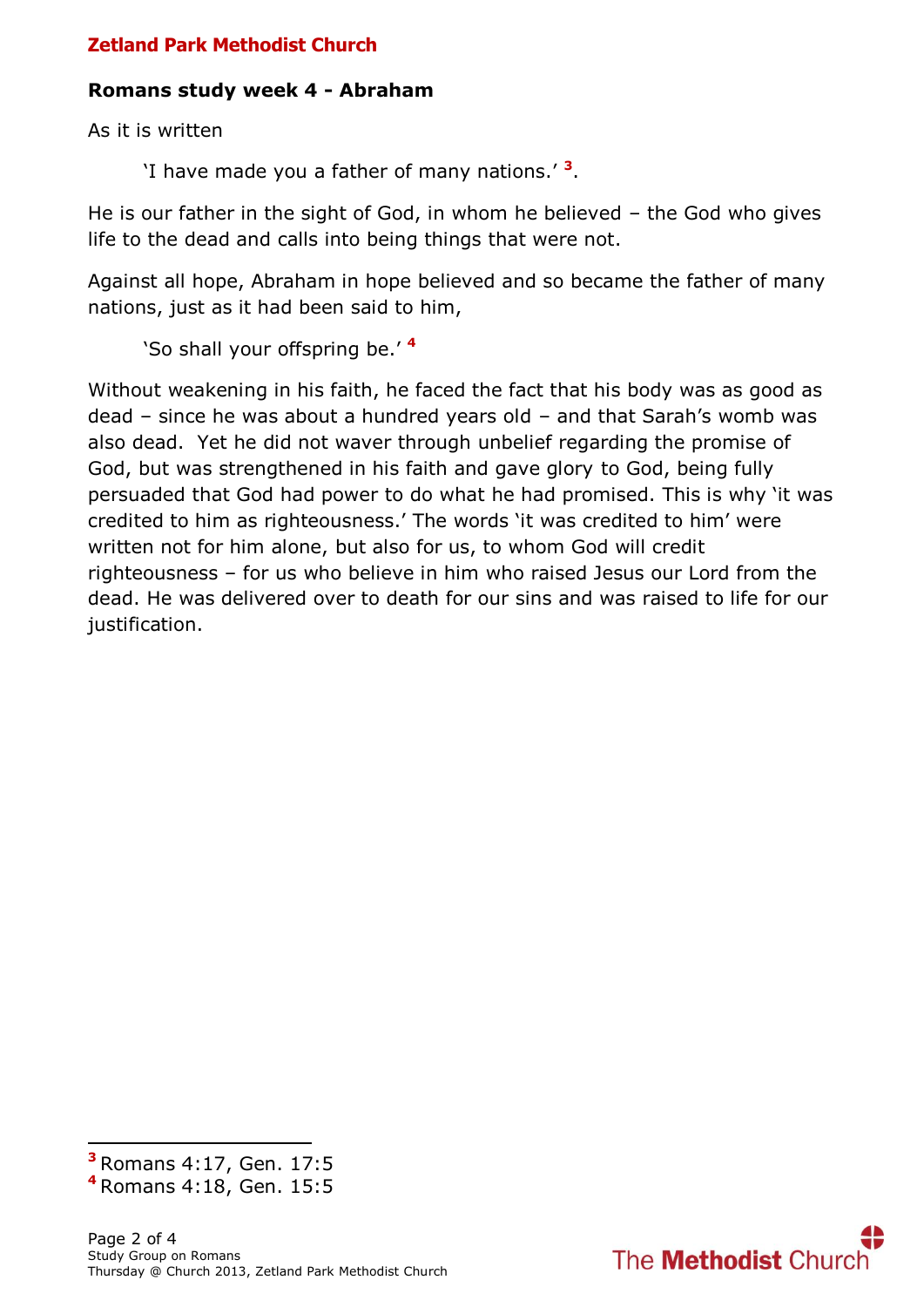### **Romans study week 4 - Abraham**

This passage assumes that the reader is familiar with Abraham and the promises God made to him. In order to better understand what Paul is saying, look up these verses and record those promises.

Genesis 12:2-3, Genesis 15:4-5, Genesis 17:4-8

What arguments does Paul use to show that Abraham was justified by faith?

4:3-5, 4:9-11, 4:13-15

Why is it so important for Paul to demonstrate that Abraham was justified by faith?

Paul speaks of Abraham as a "father". Whose father did the Jews consider him to be? Whose father is he? (vv. 11-12, 16-17)

What does this tell us about the recipients of God's promises to Abraham? (vv. 13-16)

What made it difficult for Abraham to trust in God's promise? What truth about God helped him to persevere in faith?